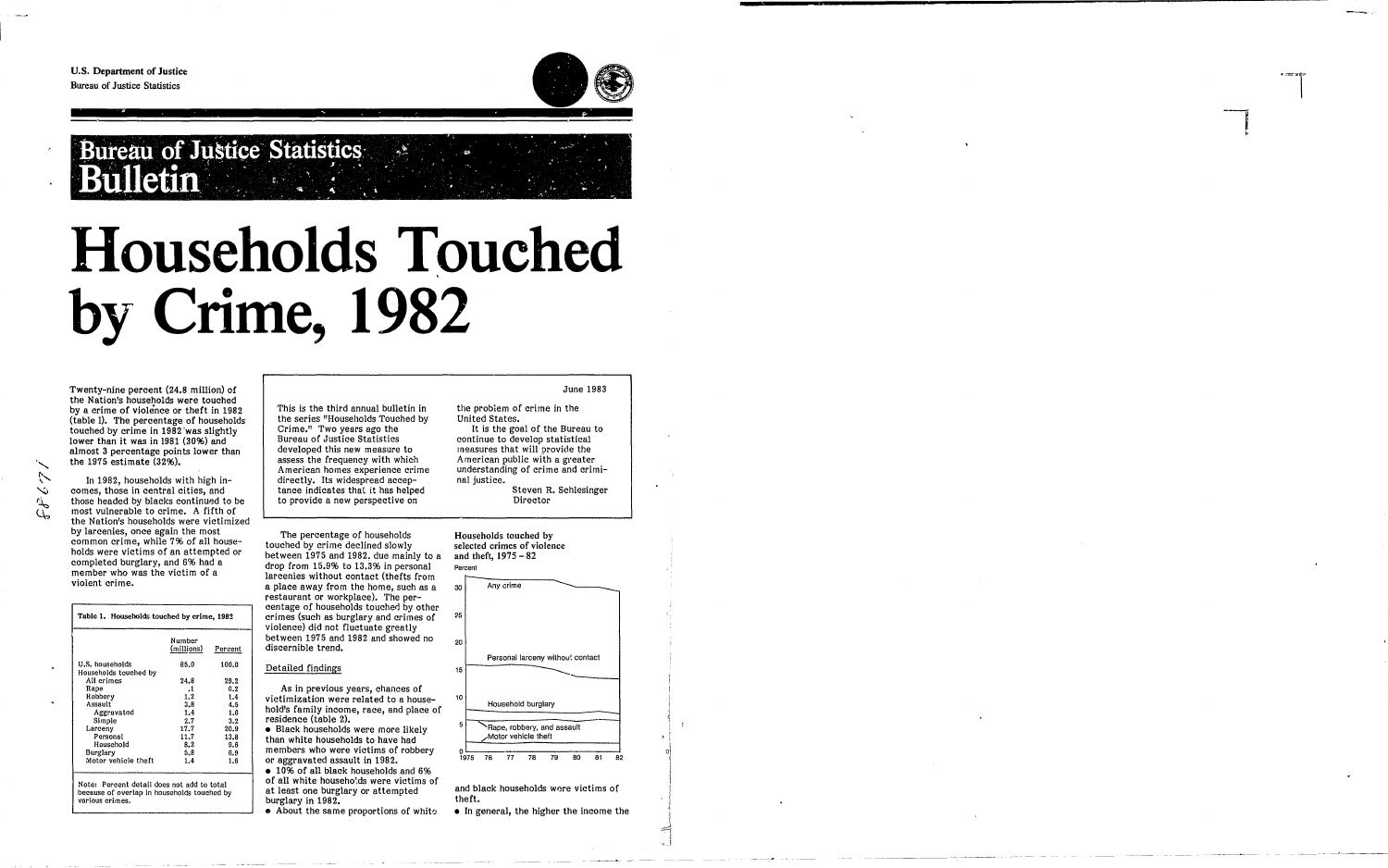- ------,.----- --------

Households touched by selected crimes, by race of household head,  $1975 - 82$ 



more likely a family was to be a victim of theft.

• Families with low incomes were the most likely to be victims of burglary. • At least a third of all urban house-

holds were touched by crime. • The greater vulnerability of urban than suburban households was due primarily to higher urban rates for burglary and violent crime.

• Households in rural areas were less likely than those in urban or suburban areas to be victims of any crime. • Urban households were only a bit more likely than suburban households to be victims of larcenies.



• 13% of urban (but only 10% of suburban and 8% of rural) households were victims of crimes of high concern (violent crimes by strangers and burglaries).

#### Multiple victimization of households

The ratio of the number of crime incidents per year to the number of households touched by crime provides a way to examine the degree to which households touched by crime www.e victims of more than one crime incident during the year. A ratio of 1.0 to I means that the average victimized

Table 2. Percent of households touched by crime by selected characteristics, 1982

|                            | Race of head |       |                                             | Annual family income (dollars) |                   |                   | Place of residence |          |       |
|----------------------------|--------------|-------|---------------------------------------------|--------------------------------|-------------------|-------------------|--------------------|----------|-------|
|                            | White        | Black | Low<br>$\overline{\mathsf{under}}$<br>7,500 | Medium<br>$7,500 -$<br>14,999  | 15,000-<br>24,999 | High<br>$25,000+$ | Central<br>cities  | Suburban | Rural |
| Any crime                  | 28.7         | 33.2  | 25.7                                        | 28.6                           | 30.7              | 33.9              | 34.6               | 30.1     | 23.2  |
| Violent crime              | 5.5          | 7.1   | 6.1                                         | 6.0                            | 5.5               | 5.8               | 7.3                | 5.7      | 4.1   |
| Rape                       | 0.2          | 0.2   | 0.3                                         | 0.2                            | 0.1               | 0.1               | 0.2                | 0.1      | 0.1   |
| Robbery                    | 1.2          | 2.8   | 1.8                                         | 1.5                            | 1,3               | 1.1               | 2.5                | 1.2      | 0.6   |
| Assault                    | 4.5          | 4.7   | 4.5                                         | 4.7                            | 4.3               | 4.8               | 5.2                | 4.6      | 3.7   |
| Aggravated                 | 1.6          | 2.3   | 1.9                                         | 1.8                            | 1.5               | 1.5               | 2.0                | 1.6      | 1.4   |
| Simple                     | 3.2          | 2,8   | 3.0                                         | 3.2                            | 3.2               | 3.7               | S.S                | 3.4      | 2.5   |
| Property crime             |              |       |                                             |                                |                   |                   |                    |          |       |
| Personal larceny           | 13.7         | 13.7  | 9.6                                         | 12.7                           | 15.0              | 18.6              | 15.4               | 15.4     | 10.3  |
| <b>Burglary</b>            | 6.4          | 10.2  | 8.6                                         | 6.7                            | 6.3               | 6.4               | 8.9                | 6.3      | 5.7   |
| Household larceny          | 9.5          | 10.5  | 9,1                                         | 10.0                           | 10.1              | 10.1              | 11.5               | 9.4      | 8,0   |
| Motor vehicle theft        | 1.5.         | 2.5   | 1.8                                         | 1.6                            | 1.9               | 1.7               | 2.6                | 1.5      | 0.7   |
| Serious_violent            |              |       |                                             |                                |                   |                   |                    |          |       |
| crime <sup>1</sup>         | 2.8          | 5.0   | 3.7                                         | 3.3                            | 2.8               | 2.6               | 4.5                | 2.8      | 2.0   |
| Total larceny <sup>2</sup> | 20.8         | 21.3  | 16.4                                        | 20.1                           | 22.6              | 25.8              | 23.4               | 22.3     | 16.8  |

household was victimized only once in a single year. Ratios greater than 1.0 to 1 show the extent to which the average household touched by crime was victimized more than once in the same year.

burglary, larceny, and motor vehicle theft.<sup>3</sup> Because the NCS counts only crimes for which the victim can be interviewed, homicide is not counted in this analysis, but its exclusion does not noticeably affect the estimates presented here. If each of the 1982 homicides (about 20,000) had touched a different household and these households had been touched by no other crime (the largest possible effect), the result would not raise the overall percentage (29.2%) of households touched by crime.

In 1981, the ratio for all crimes was 1.6 to 1; that is, the average victimized household experienced 1.6 incidents  $(table 3)$ .<sup>1</sup> The ratios for individual types of crime ranged from 1.0 to 1.3. Many households were victims of at least two different crimes during that year. Evidence of the extent of multiple victimization comes from examining the overlap in the number of households touched by individual crimes and by composite crime categories. • 5% of all households were touched by



1NCS incident data were not yet available for 1982, so 1981 incident and householdstouched data were used for this aspect of the analysis.

| Table 3. Ratio of incidents to households<br>touched by crime, 1981 |                           |                                     |                     |  |  |  |  |
|---------------------------------------------------------------------|---------------------------|-------------------------------------|---------------------|--|--|--|--|
|                                                                     | Incidents<br>(millions) - | Households<br>touched<br>(millions) | Ratio               |  |  |  |  |
| All crimes                                                          | 39.6                      | 24.9                                | 1.6 to 1            |  |  |  |  |
| Violent                                                             | 5.6                       | 4.9                                 | $1.2$ to $1$        |  |  |  |  |
| Rape                                                                | 0.2                       | 0.2                                 | $1.0$ to $1$        |  |  |  |  |
| Robbery                                                             | 1.2                       | 1.1                                 | 1.1 to 1            |  |  |  |  |
| Assault                                                             | 4.3                       | 3.9                                 | 1.1 to 1            |  |  |  |  |
| Larceny                                                             | 25.2                      | 17.7                                | $1.4 \text{ to } 1$ |  |  |  |  |
| Personal                                                            | 15.0                      | 11.5                                | $1.3$ to $1$        |  |  |  |  |
| Household                                                           | 10.2                      | 8.5                                 | $1.2$ to $1$        |  |  |  |  |
| Burglary                                                            | 7.4                       | 6.1                                 | 1.2 to 1            |  |  |  |  |
| Motor vehicle                                                       |                           |                                     |                     |  |  |  |  |
| theft                                                               | 1.4                       | 1.3                                 | $1.1$ to $1$        |  |  |  |  |

in the common way is attacked in the sum of the common state of the product of the

#### Households touched by selected crimes, by place of residence,  $1975 - 82$



both a household crime and a personal crime of theft or violence. • 11% of the households touched by personal crimes (2% of all households in the Nation) were victims of both violence and theft. • 7% of the households touched by crimes of high concern (1% of the

Percent of households touched by crimes of high concern\*, 1982





Nation's households) were victims of both violent crime by strangers and burglary.

#### Function and makeup of the indicator

The households-touched-by-crim e indicator was introduced by the Bureau of Justice Statistics in 1981. Its aim is to improve our understanding of the impact of crime on our society.<sup>2</sup> The household was chosen as the unit of analysis because the effects of a crime are not limited to the victim alone but are also felt by other members of the victim's household.

Households-touched-by-crime statistics are derived from National Crime Survey (NCS) data on rape, personal robbery, assault, household

7 The Prevalence of Crime, Bureau of Justice<br>Statistics Bulletin, NCJ-75905, March 1981.

Households touched by crime, by type of crime, 1982



Other crimes egainst persons or their households--such as fraud, confidence games, kidnaping, and arsonwere not included because no reliable measures are available for the number of such crimes that occur or the number of househOlds victimized by these crimes.

Traditional measures of crime are in the form of volume or rates. Data on the volume of crime have limited usefulness, unless the size of the population base is taken into account. Rates-expressed in the National Crime Survey as crimes per 1,000 households or crimes per 1,000 persons-automatically correct for different population sizes, but they do not show whether a given level of crime within a given population is widely spread or highly concentrated.

For each type of crime examined, a household is counted only once regardless of how many times that household was victimized. For example, if a household was burglarized twice and one of its members was robbed once during the year, it is counted once for households touched by burglary even

<sup>o</sup>These crimes are defined in <u>Measuring Crime</u>, BJS<br>Bulletin, NCJ-75710, February 1981.

4Est.imate derived from Uniform Crime Reports, 1982 Preliminary Annual Release, FBI, April 1983.

Households touched by crimes against persons, by type of crime, 1982'

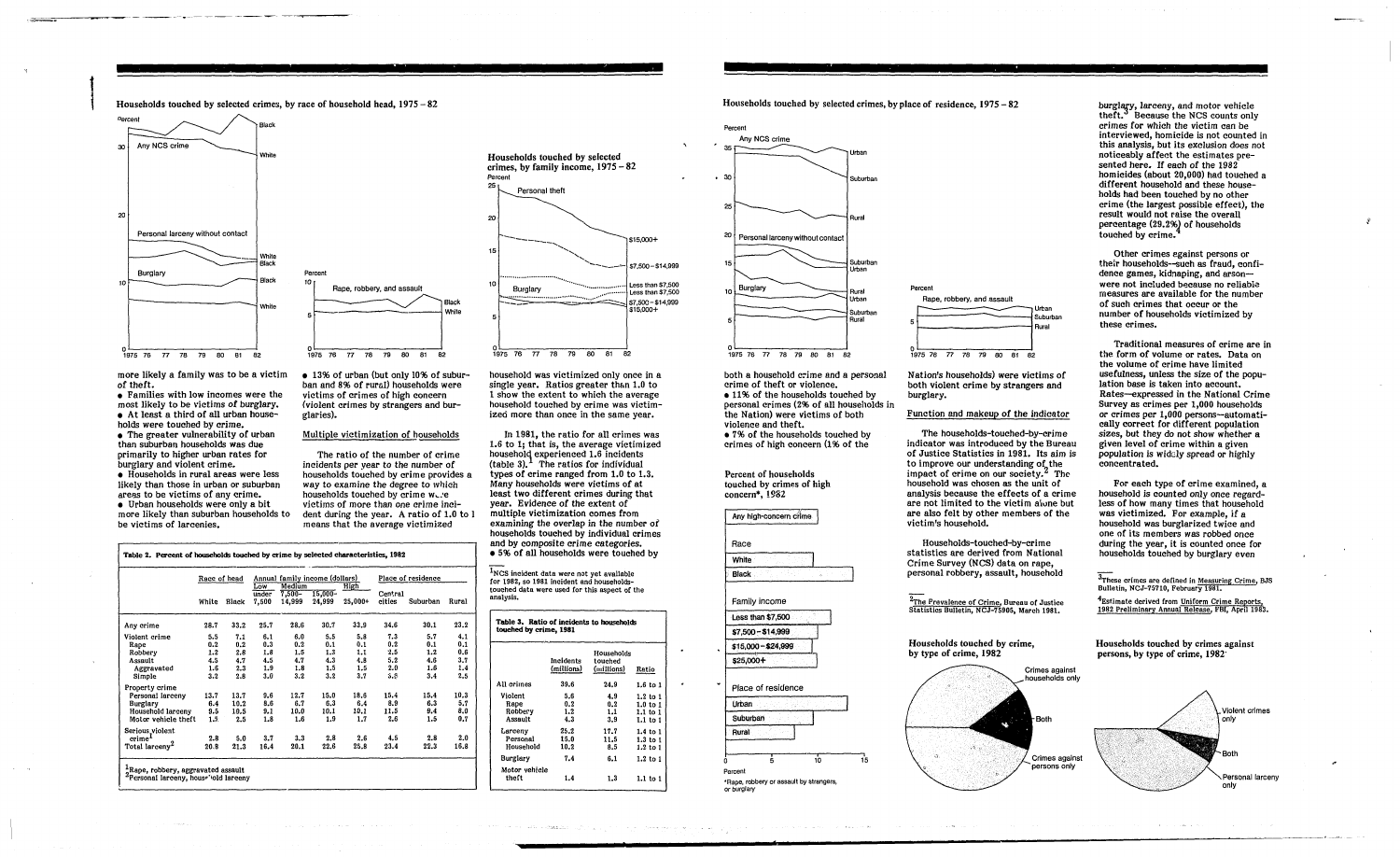though it was victimized twice by burglary. It is also counted once for households touched by robbery. Finally, it is counted once in the overall measure, households touched by crime.

For instance, the householdstouched-by-crime estimate for 1982 (29.2%) is less than the sum of the estimates for households touched by personal crimes (17.7%) and those touched by household crimes (14.5%), because almost 5% of U.S. hou.seholds were victims of both personal and household crimes. Similarly, because almost 2% of the U.S. households were touched by both theft and violence, the sum of households touched by theft  $(14%)$  and those touched by violence (5.7%) exceeds the estimate of those touched by personal crime (17.7%).

#### Methodology

"Households" as used throughout this bulletin refers to a dwelling unit and the people who occupy it. No attempt was' made to locate people who moved during an interview period. Instead, the people who moved into the vacated dwelling unit were interviewed for the rest of the year. Biases produced by people moving during the year affect the estimates to a minor degree because only about 20% of all households move during a typical year. "Family" has been used as synonymous with "household." Actually, 75% of all households are families, 22% are persons living alone, and 3% are groups of unrelated persons.

All data in this bulletin are from the National Crime Survey. The Bureau of Justice Statistics contracts with the U.S. Bureau of the Census to collect and compile the survey data.

Because the estimates in this bulletin are derived from sample survey data, they are subject to sampling variation.<sup>5</sup> The techniques used to derive the estimates produce standard errors about 8% higher than those for a victimization estimate with the same base and rate. The estimates are also subject to respondent errors. Examples are crimes that are forgotten or withheld from the interviewer. Respondent errors tend to understate the number of households touched by crime.<sup>6</sup>

U.S. Department of Justice Bureau of Justice Statistics

 $6$ A more detailed description of the procedures used to estimate households touched by crime appears in an unpublished memorandum prepared by the U.S. Bureau of the Census. The memorandum is available on request from the author at BJS.

*Washington, D.C. 20531* 

### **Bulletin**

Bureau of Justice Statistics Bulletins are prepared principally by the staff of the bureau. Carol B. Kalish, chief of policy analysis, edits the bulletins. Marilyn Marbrook, publications unit chief, administers their production, assisted by Julie A. Ferguson. The author of this bulletin is Michael R. Rand.

Eventually estimates may be devised to show how often a household is touched by crime during a longer span of time. For example, how many of the households among the 29% touched by crime in 1982 were also among those touched by crime in 1981 and in previous years'? Is a household touched by a crime of violence more than once in a single year likely to have several members who were victims or one member who was victimized several times? The answers to these and other questions about the prevalence of crime should do much to increase our knowledge of how crime is distributed among its victims.

, the state of  $\mathcal{C}$  , and  $\mathcal{C}$  , and  $\mathcal{C}$  ,  $\mathcal{C}$  ,  $\mathcal{C}$  ,  $\mathcal{C}$  ,  $\mathcal{C}$  ,  $\mathcal{C}$  ,  $\mathcal{C}$  ,  $\mathcal{C}$  ,  $\mathcal{C}$  ,  $\mathcal{C}$  ,  $\mathcal{C}$  ,  $\mathcal{C}$  ,  $\mathcal{C}$  ,  $\mathcal{C}$  ,  $\mathcal{C}$  ,  $\mathcal{C}$  ,

#### NCJ-88671, June 1983

Postage and Fees Paid U.S. Department of Justice Jus 436 THIRD CLASS Postage and Fees Paid<br>U.S. Department of Justice<br>Jus 436<br>BULK RATE



14 i I I

i I  $\parallel$ 

 $\prod_{i=1}^{n}$ 

t. )' i  $\mathbb{R}$ 

This bulletin, as did its predecessor, Households Touched by Crime 1981, examined aspects of the indicator not covered in t: original bulletin, The Prevalence of Crime. That first bulletin examined only the characteristics of households touched by crime. The second bulletin began to explore other areas such as comparison of

5Details of the NCS sample design, the standard error computation, and the customary estimation procedure for victimization rates and counts may be found in appendix III of the BJS report Criminal Victimization in the United States, 1980, NCJ-84015, June 1983.

> Official Business Penalty for Private Use \$300

victimization risk to other life events, the percent of households touched by crime during a multiyear period, and a topic further discussed in this bulletin, multiple victimization of households. In future years, additional characteristics of the households-touched-bycrime indicator will be examined.

#### Further reading

To be added to the mailing list for bulletins or National Crime Survey reports or to obtain a copy of BJS reports referenced in this bulletin, write to the National Criminal Justice Reference Service, Box 6000, Rockville, Md. 20850, telephone (301) 251- 5595. Public-use tapes of BJS data sets and other criminal justice data are available from the Criminal Justice Archive and Information Network, P.O. Box 1240, Ann Arbor, Mich. 48106, telephone (313) 764-5199.

> t t

i -------------------.-------